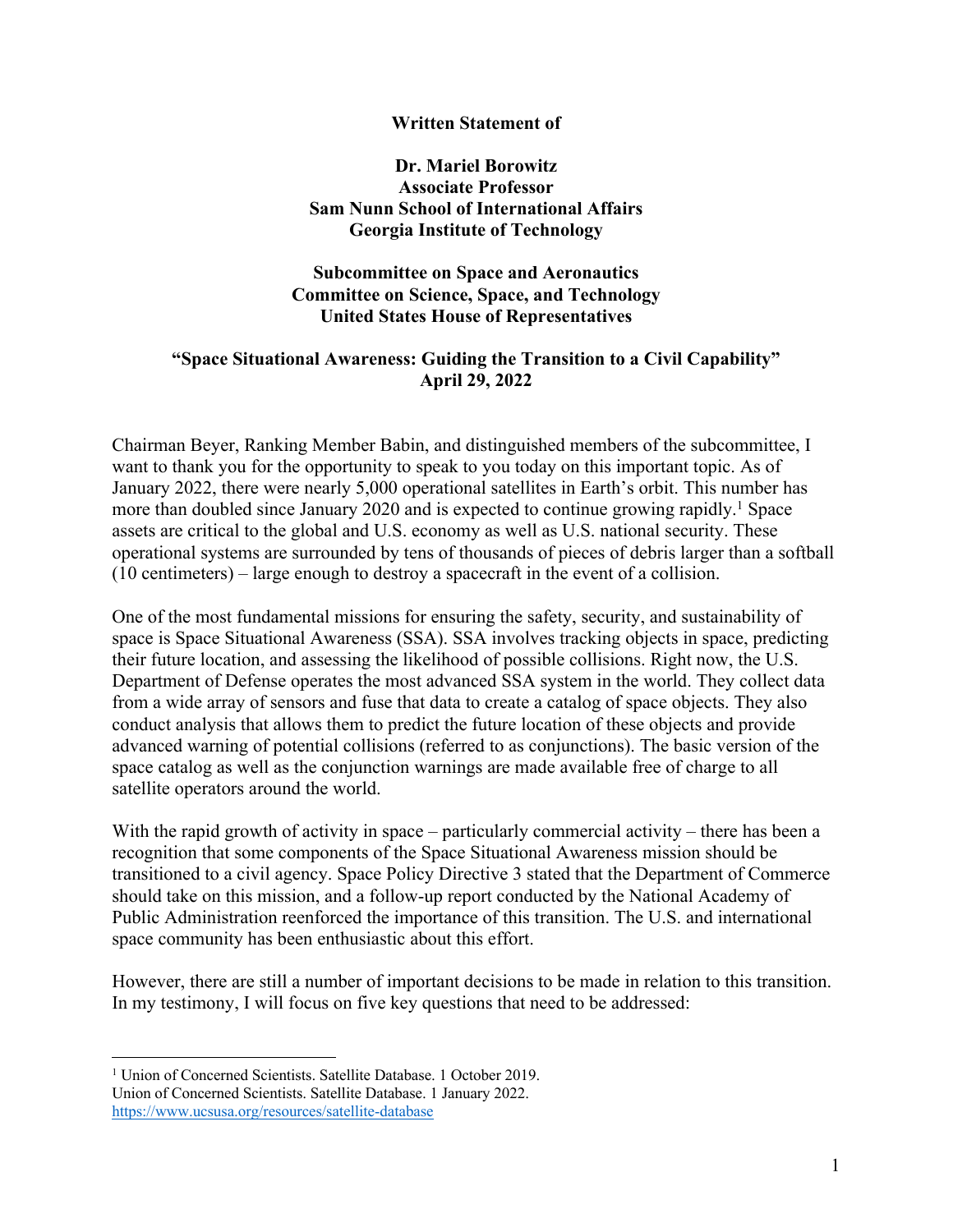- 1. Mission Definition: Which elements of the SSA mission should be taken on by a civil agency?
- 2. Commercial Engagement: How should the civil agency engage with the commercial sector?
- 3. Quality of the Free Products: What quality of product should be provided by the civil agency free of charge?
- 4. International Engagement: How should the civil agency engage with the international community?
- 5. Preparation for the Future: How will this transition affect future developments in space, including space traffic coordination and management?

# **1. Which elements of the SSA mission should be taken on by a civil agency?**

As mentioned above, there are many tasks associated with conducting space traffic management. Data needs to be collected by a series of sensors. That data needs to be fused to generate an understanding of where objects are located in space. This information is used to create and maintain a catalog of space objects. The data is also analyzed to determine which objects may collide in the future and calculate the likelihood of each potential collision. Finally, warnings based on this analysis are provided to satellite operators to inform their actions.

It is likely that the DoD will continue to conduct the core elements of this mission – data collection, fusion, and analysis – regardless of the activities of a civil agency, because Space Situation Awareness – or Space Domain Awareness, as the military refers to it – remains central to the national security mission. The DoD must monitor objects in space to conduct threat assessment and enable attribution. The DoD will also have requirements for intelligence information and other specialized data particularly suited to those national security missions. It would be useful for the United States to conduct a thorough analysis of the long-term vision and requirements for the military Space Domain Awareness capability. This would provide a clear understanding of exactly which elements of the system must be retained by the military longterm.

A civil agency would, at the least, be expected to take on the task of liaising with commercial and international space operators around the world: providing the catalog of space objects and conjunction warnings. The civil agency should be the main point of contact and prime interface for U.S. SSA capabilities for the world.

However, there are also benefits to having a civil agency also undertake its own analysis – generating its own catalog of space objects, separate from that created by the DoD – as well as generating its own conjunction warnings. A civil agency could even bring in its own raw data – perhaps through a combination of civil and commercial sensors, adding to any data it receives from DoD sensors. In determining which portions of the SSA mission a civil agency should engage in, the core tradeoff is between redundancy and openness.

The drawbacks of redundancy are relatively straightforward: if two U.S. agencies are conducting very similar missions, this increases the total cost to the U.S. government. Also, to the extent there is overlap in the missions or activities of the military and civil agencies, care should be taken to ensure their findings are aligned. It would be undesirable to have a situation in which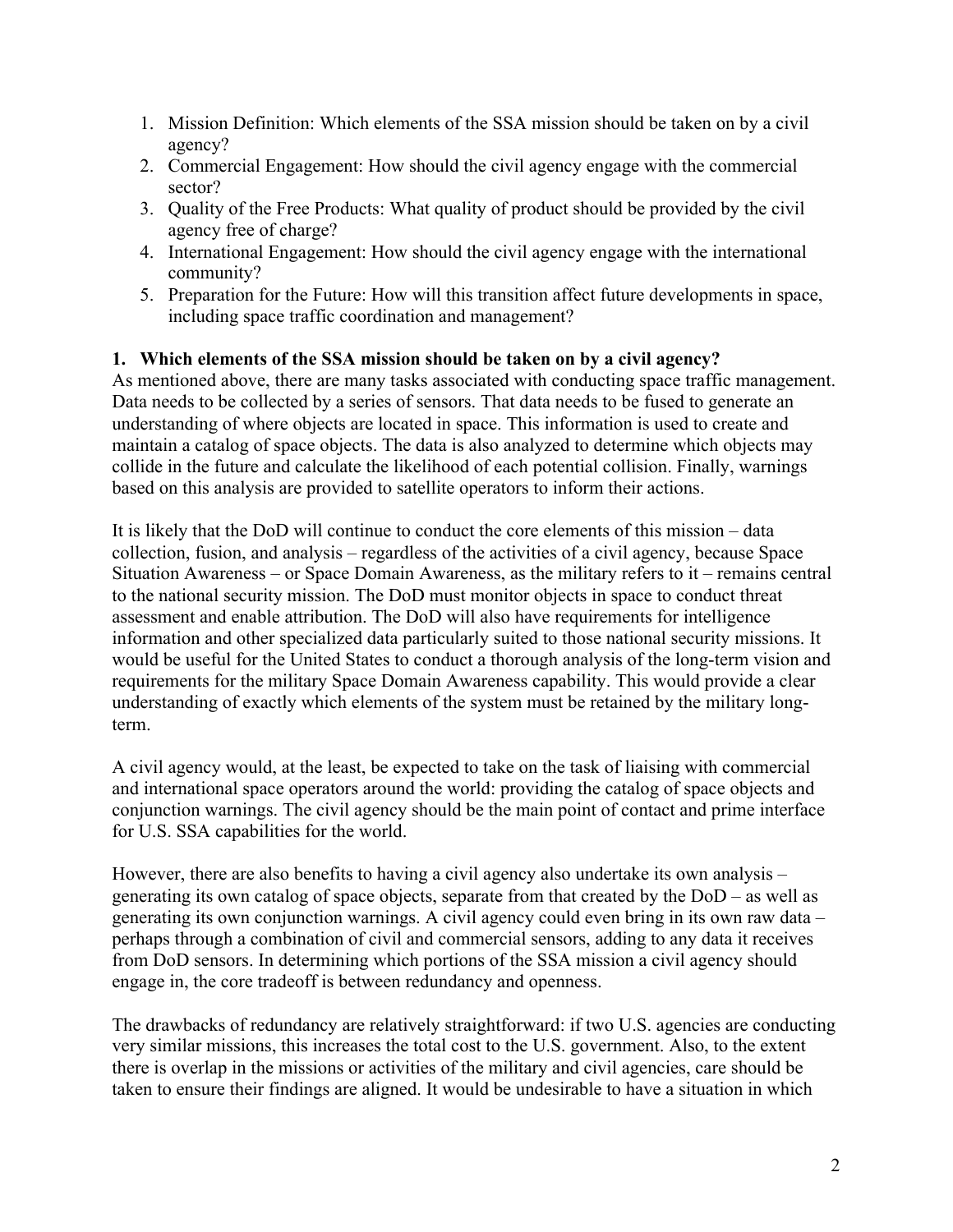two U.S. agencies do not agree on the location of an object or the likelihood of a collision, even if the DoD predictions are no longer released publicly. Close coordination between the two agencies would be needed to ensure that this does not occur.

The benefits of giving a civil agency a larger portion of the SSA mission stem from the fact that a civil agency can be much more open and transparent in its operations than the military. This openness enables the United States to better engage with commercial and international partners, as well as the research community – goals at the heart of undertaking this transition.

While the U.S. military provides an important global service through its current provision of the space catalog and conjunction warnings, it provides very limited transparency into its processes for developing these products. The catalog consists of relatively simplistic "two-line element" data not sufficient for use in independent conjunction analyses. It does not provide access to raw data, covariance information, or algorithms underlying its analysis. While this is perhaps understandable for a national security entity, it has been a source of frustration for commercial and international partners.<sup>2</sup> Without this type of information, these actors have no way to independently verify the information they receive from the United States or compare it to results they receive from other systems.

When the United States is not able or willing to provide sufficient transparency from their space information systems, other nations are incentivized to develop their own independent systems, and this can erode U.S. influence and leadership. This mechanism is already at play in the SSA sector to some degree.<sup>3</sup> There has been an increase in the development of SSA capabilities across both international and commercial entities in recent years, with nations and regions creating SSA systems independent from the United States. 4

By contrast, if a civil agency conducts its own analysis, independent from the U.S. military, this entity will be better able to share data and algorithms used to develop SSA products and services. This openness will facilitate trust and encourage international partners and commercial satellite operators to rely on U.S. data, maintaining U.S. influence and leadership in this area. This would also allow the United States to collaborate more closely with nations that choose to develop their own independent systems, ensuring that these developments contribute to, or at least align with, U.S. efforts. This type of cooperative engagement can increase the quality and resilience of the U.S. SSA capability.<sup>5</sup>

Openness also facilitates engagement with the commercial and research communities. On this topic, we can draw some useful analogies to the Earth observations and weather communities. In the early 2000s, analyses showed that the U.S. had a much larger commercial weather sector than Europe, due in part to the U.S. adoption of open data policies. Entrepreneurs were able to build

<sup>2</sup> Lal, Bahvya, Asha Balakrishnan, Becaja M. Caldwell, Reina S. Buenconsejo, and Sara A. Carioscia. "Global Trends in Space Situational Awareness (SSA) and Space Traffic Management (STM) IDA 2018 SSA Report." Institute for Defense Analysis. Science & Technology Policy Institute. April 2018.

<sup>3</sup> Borowitz, Mariel. "An Interoperable Information Umbrella." *Strategic Studies Quarterly* 15.1 (2021): 116-132.

<sup>4</sup> Borowitz, Mariel. "Examining the Growth of the Global Space Situational Awareness Sector: A Network Analysis Approach." *Space Policy* 59 (2022): 101444.

<sup>5</sup> Borowitz, Mariel. "An Interoperable Information Umbrella." *Strategic Studies Quarterly* 15.1 (2021): 116-132.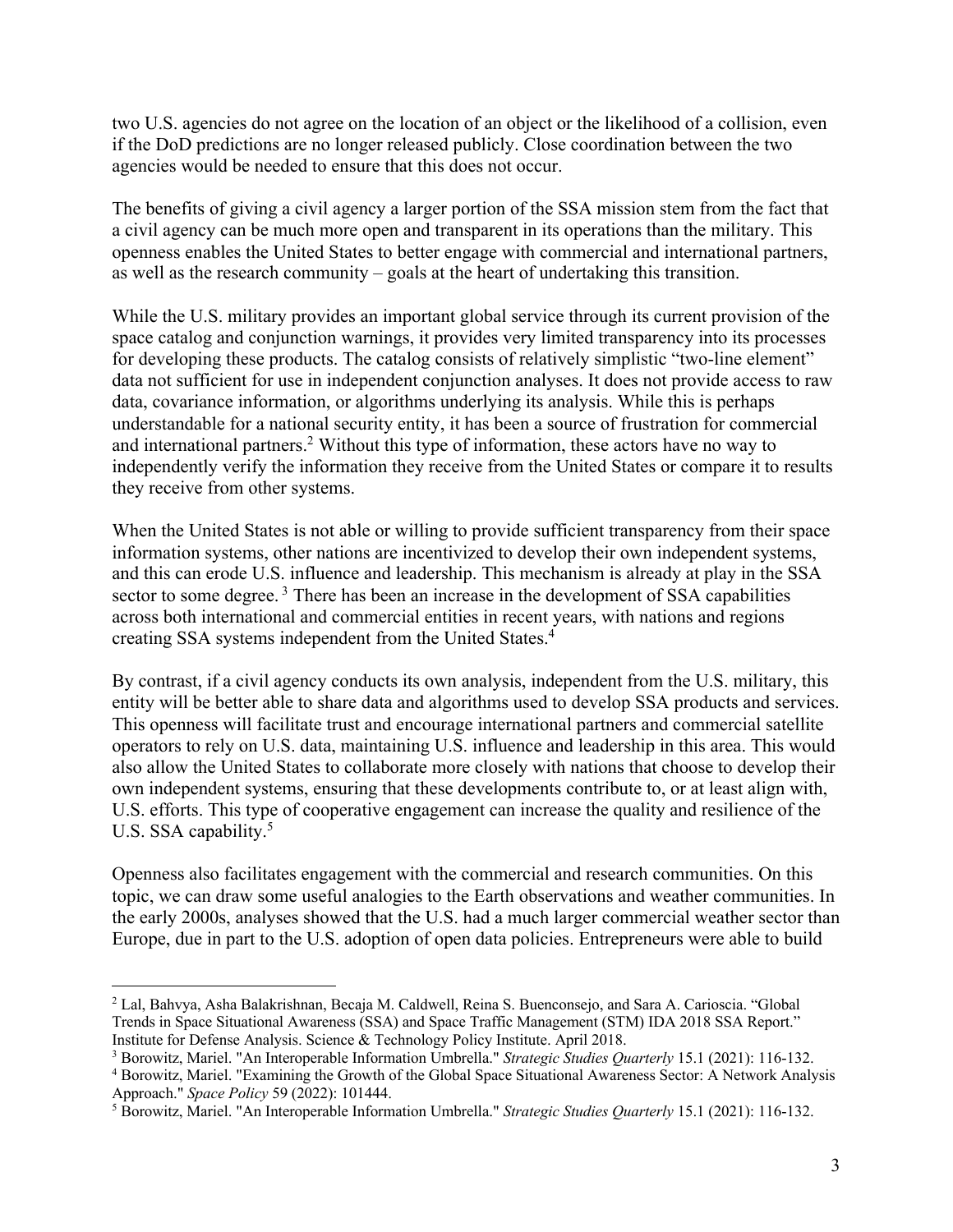on the government's basic data product to create new and innovative products and services.<sup>6</sup> Similarly, researchers with access to satellite data and government models could experiment easily and generate new knowledge. The resulting partnerships between government, commercial, and academic weather communities have helped the U.S. to remain a global leader in this area.<sup>7</sup> These effects are relevant to the SSA sector, as well. Access to SSA data and algorithms can allow entrepreneurs to develop new products and allow researchers improve U.S. approaches to analyzing and predicting the location of space objects, ultimately improving the quality of space situational awareness as a whole.

It is of course important to consider the national security implications of sharing SSA data and algorithms. However, as others have pointed out, given the rise of independent national and commercial systems, the U.S. does not have a global monopoly on SSA information. Even if the United States chooses not to share its data and algorithms, actors have an increasing number of other sources from which they can procure this information.<sup>8</sup> In addition, if the U.S. has both military and civil components of its SSA system, the civil agency could adopt an open data and open science model that promotes sharing and engagement, while the military retained its classified approach. The U.S. military would benefit from the innovation in the civil sector without revealing its own raw sensor data or algorithms.

### **2. How should the civil agency engage with the commercial sector?**

As noted in the previous section, transitioning the SSA mission to a civil agency will make it easier for the government to engage with the commercial sector. However, the government still has decisions to make about how to structure this engagement: which functions, products, or services are inherently government missions, and which should be left to the commercial sector? What types of engagement, support, or public private partnerships can allow the United States to best leverage and promote the commercial SSA sector?

Commercial SSA activity has grown rapidly in the last five to ten years. A decade ago, there was relatively little commercial SSA activity, and today there are companies offering services that in some cases rival those offered by the U.S. government. Given the increasing capability of commercial entities – most of which are in the United States – it is important to consider which tasks should be undertaken by the government and which can and should be left to commercial entities. In making this decision, it's important to consider ethical responsibilities, national interest, and practical limitations to government activity.

The conjunction warnings produced as part of the SSA mission play an important role in ensuring the safety of space objects and the long-term sustainability of the space environment. Because of this safety role, particularly when human activity in space is involved, it could be argued that the United States has an ethical responsibility to provide data, even if commercial entities could conceivably make a profit by selling this product. An analogy can be drawn to the

<sup>6</sup> Pira International and European Commission. Information Society DG., Commercial Exploitation of Europe's Public Sector Information: Executive Summary (Office for Official Publications of the European Communities, 2000).

<sup>7</sup> Borowitz, Mariel. *Open space: The global effort for open access to environmental satellite data*. MIT Press, 2017.

<sup>8</sup> Borowitz, Mariel. "Strategic implications of the proliferation of space situational awareness technology and information: lessons learned from the remote sensing sector." *Space Policy* 47 (2019): 18-27.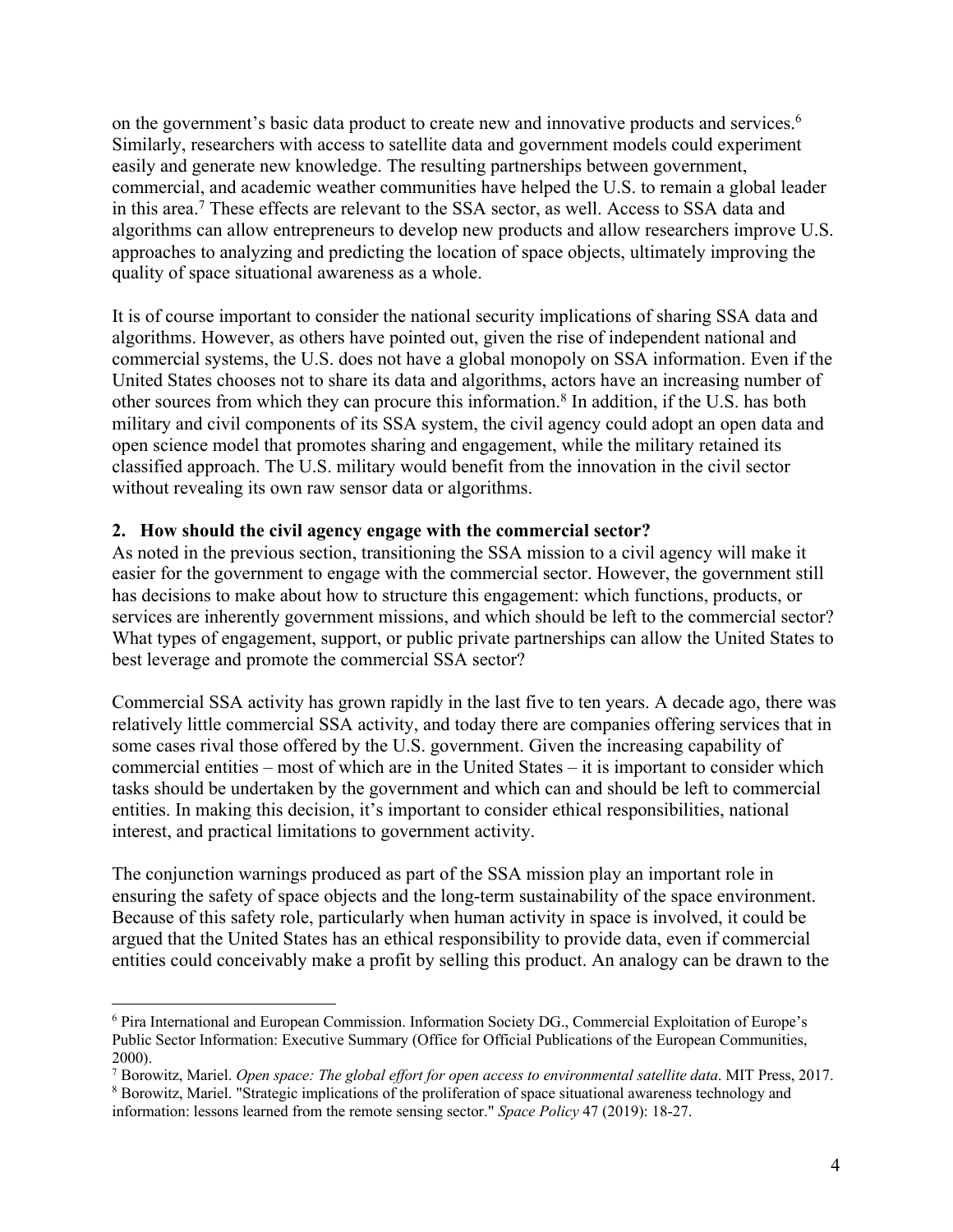weather sector. The commercial weather industry is capable of generating tornado warnings and could conceivably sell access to these warnings. However, there is an ethical responsibility on the part of the government to ensure that citizens have access to this critical safety information free of charge. There are also benefits to ensuring there is one authoritative, trusted source for severe weather watches and warnings, rather than having many individual commercial entities release potentially conflicting guidance.

Sharing high-quality conjunction warnings is also in the U.S. national interest. Of the nearly 5,000 objects in space, more than half are affiliated with the United States.<sup>9</sup> While all nations rely on space assets to some extent, the United States is the most reliant on space objects for its economy and national security. Given this situation, it is in the U.S. national interest to avoid collisions among space objects to ensure the long-term sustainability in the space domain. To achieve this, it is also in the U.S. interest to ensure all space operators have access to the highquality SSA information necessary to avoid collisions in space. Providing this information free of charge is the best way to maximize the use of this data and doing so requires government action.

In addition to continuing to provide high-quality conjunction warnings free of user fees, the United States government should also consider making raw or minimally processed data as well as high-quality space catalog data available free of charge. Currently, this type of data is not made available by the United States, since the current SSA sensors are operated by the U.S. military. However, as noted above, if civil sensors are developed, it may be possible to share data more transparently, facilitating engagement with the international, private, and academic sectors, and maximizing the socioeconomic benefits of this data. With respect to terrestrial environmental information, the National Oceanic and Atmospheric Administration (NOAA) Policy on Partnerships states that "government information is a valuable national resource, and the benefits to society are maximized when government information is available in a timely and equitable manner to all." Based on this, NOAA's policy is to provide "open and unrestricted access to publicly-funded observations, analyses, model results, forecasts, and related information products."10 A similar policy would be appropriate for civil SSA data.

Even if the government identifies the above missions as inherently government functions, there are many opportunities for commercial entities. While the United States can and should provide information relevant to a broad community, it will not be practical to provide tailored products to individual customers. Again, there is an analogy to weather: the National Weather Service does not provide tailored weather forecasts for individual ski resorts or off-shore oil platforms – these services must be procured from the private sector. Similarly, satellite operators interested in tasking sensors to get in-depth analysis of a potential conjunction or other issues relevant to their spacecraft or constellation should turn to private SSA providers which will allow the SSA industry in the United States to flourish.

The government may also engage the commercial sector in the purchase of raw sensor data to be ingested into the civil government SSA analyses, assuming the data meets requirements for

<sup>9</sup> Union of Concerned Scientists. Satellite Database. 1 January 2022.

<sup>&</sup>lt;sup>10</sup> National Oceanic and Atmospheric Administration. "Policy on Partnerships in the Provision of Environmental Information." NAO 216-112. 19 January 2006. https://www.noaa.gov/work-with-us/partnership-policy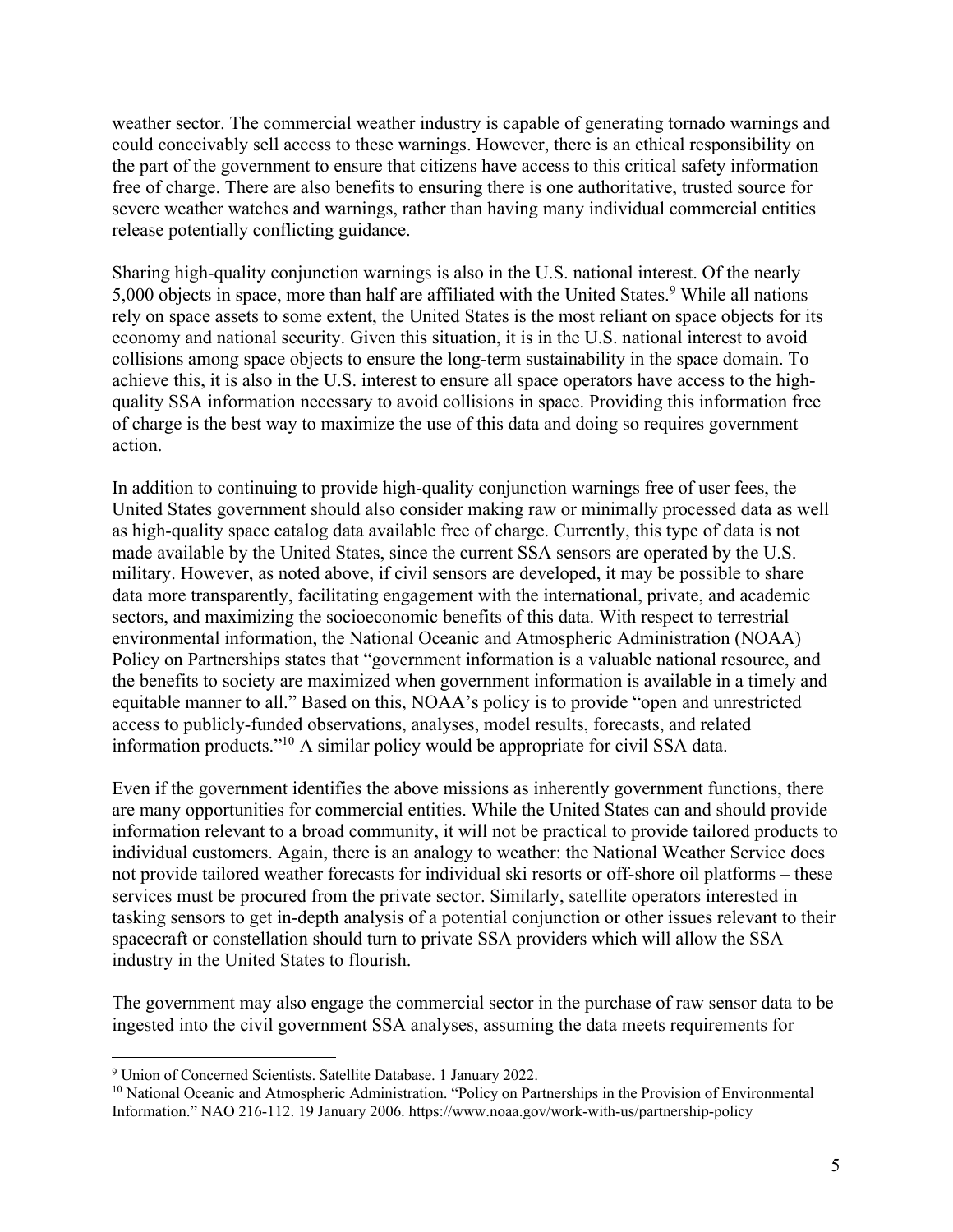quality and reliability. This type of partnership can be more complicated, as the government must determine whether this data, like civil government data, will be shared freely with international partners and/or the public. Open sharing has many benefits, as listed above, but it makes it difficult for commercial entities to sell that data to any additional customers. NOAA is facing similar challenges in considering commercial data buys for its terrestrial weather system.

However, there are ways to overcome these challenges. One option is to purchase commercial data under an open license that sufficiently compensates the commercial entity for the impact on data sales to other customers. While more expensive, this would allow the U.S. to benefit from commercial innovation and efficiency while also promoting openness. Commercial entities could still sell value-added products and other special services. Another option is to use commercial data in data products – such as the space object catalog and conjunction warnings – which are provided for free, without releasing the underlying data. Unlike in the global weather community, there is not currently an expectation for full and open sharing of SSA sensor data. A civil entity could choose to share raw or minimally processed data from its own sensors while refraining from releasing commercial or military SSA data. The civil entity would still benefit from using all of this data in the generation of the space object catalog and the conjunction analyses, and these data products could be shared freely without compromising proprietary or classified information.

#### **3. What quality of product should be provided by the civil agency free of charge?**

Closely related to the debate on the role of the government versus commercial entities is the question of how to determine what level of quality the government should provide in its free products. As noted above, the U.S. government currently provides a space object catalog as well as conjunction warnings, and a civil government would presumably continue to do this.

Conjunction warnings are arguably the most important SSA product released by the United States, due to their direct impact on satellite operator decision making. Given the U.S. national interest in avoiding collisions, it is in the U.S. interest to ensure spacecraft operators have the best available information when making decisions about whether and how to maneuver their spacecraft to avoid a collision. This suggests that the government should seek to provide a highquality product: one that is timely, precise, and accurate. If, for example, the United States was aware that a collision between space objects was likely, it would surely want to provide that information to the operators involved, rather than hoping those operators would procure adequate information from the private sector or another source. To return to a weather example, the United States strives to ensure that all people have access to weather information – particularly severe weather warnings and watches – and thus provides high-quality information free of charge.

However, while the United States desires that space actors have access to the highest quality information possible, there will be practical limitations – conjunction warnings will never be perfect, and the government must trade off efforts to improve these products with investments needed elsewhere. For this reason, the U.S. should, at a minimum, ensure that its product is *actionable*. This means that it is of sufficient quality that most satellite operators will trust the warning and be willing and able to make decisions based on it.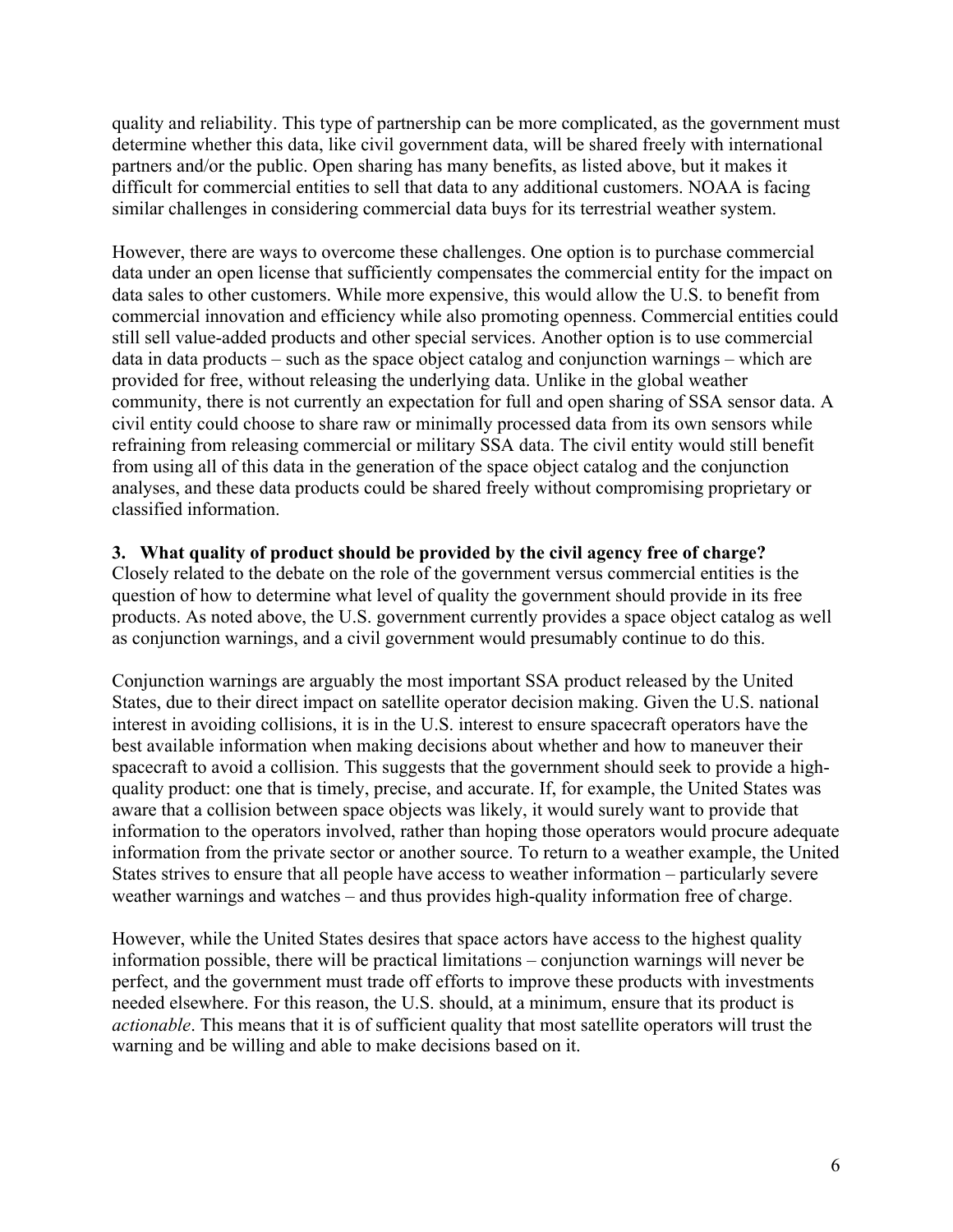Once again, a weather analogy is helpful. The United States government provides tornado warnings. The most important aspect of these warnings is ensuring that they are clear and accurate enough that people will actually heed them. As I've seen in my own experience growing up in Minnesota, if false warnings occur too frequently, instead of heading down into the basement, people look at their weather app or check the weather radar, and often just continue on with their day.

There are many reports that we're already starting to see this type of behavior among spacecraft operators. Due to the rapidly growing number of objects in space, operators are receiving significantly more conjunction warnings. For some, it has become impractical to maneuver – or in some cases even investigate – each of these warnings. Lack of trust in the data also detracts from the willingness of operators to take action. When spacecraft operators do not find these warnings actionable, they no longer have value.

In order to ensure the freely provided conjunction warnings are actionable, the U.S. government will have to work closely with both operators and the research community – something a civil agency will be well-suited to do. Operators can help the U.S. government understand what would be required to build the trust and quality necessary to ensure they take action. The research community can help to make the improvements in the system necessary to meet these requirements. It is worth noting that this type of work requires both physical and social sciences. As demonstrated in the weather community, the impact of warnings is not just about the quality of the data and analysis, but also but the ability to communicate this information in a way that users understand and know how to respond to. We should keep in mind that satellite operators include not only large, experienced firms, but increasingly include new space actors from emerging space nations, start-up companies, universities, and even high schools.

Further, this product cannot remain static over time. Just as the space environment is changing and risks are increasing, in order to remain relevant – and actionable – the quality of the conjunction warnings must improve, as well.

With respect to the space object catalog, as well as any future civil SSA sensor data, we should think about the impact of data quality on the commercial and research communities. Data is a key building block generating new knowledge and strengthening our economy. When entrepreneurs and researchers have access to high-quality information, they find innovative ways to build new value-added products and grow the U.S. space industry and to improve our understanding of the space environment. Right now, the space object catalog provides relatively simplistic two-line element data for space objects. Basic information on space objects, such as object mass and size, is often missing. By improving the quality and scope of the information made publicly available, the U.S. government could create more opportunities for meaningful research and innovation.

# **4. How should the civil agency engage with the international community?**

The United States is currently a global leader in space situational awareness. The United States operates the most advanced SSA system in the world, and it is the only one that makes data and services available to all users around the world, free of charge. Leadership in this area benefits the United States in practical ways – helping to avoid collisions and ensure sustainability of the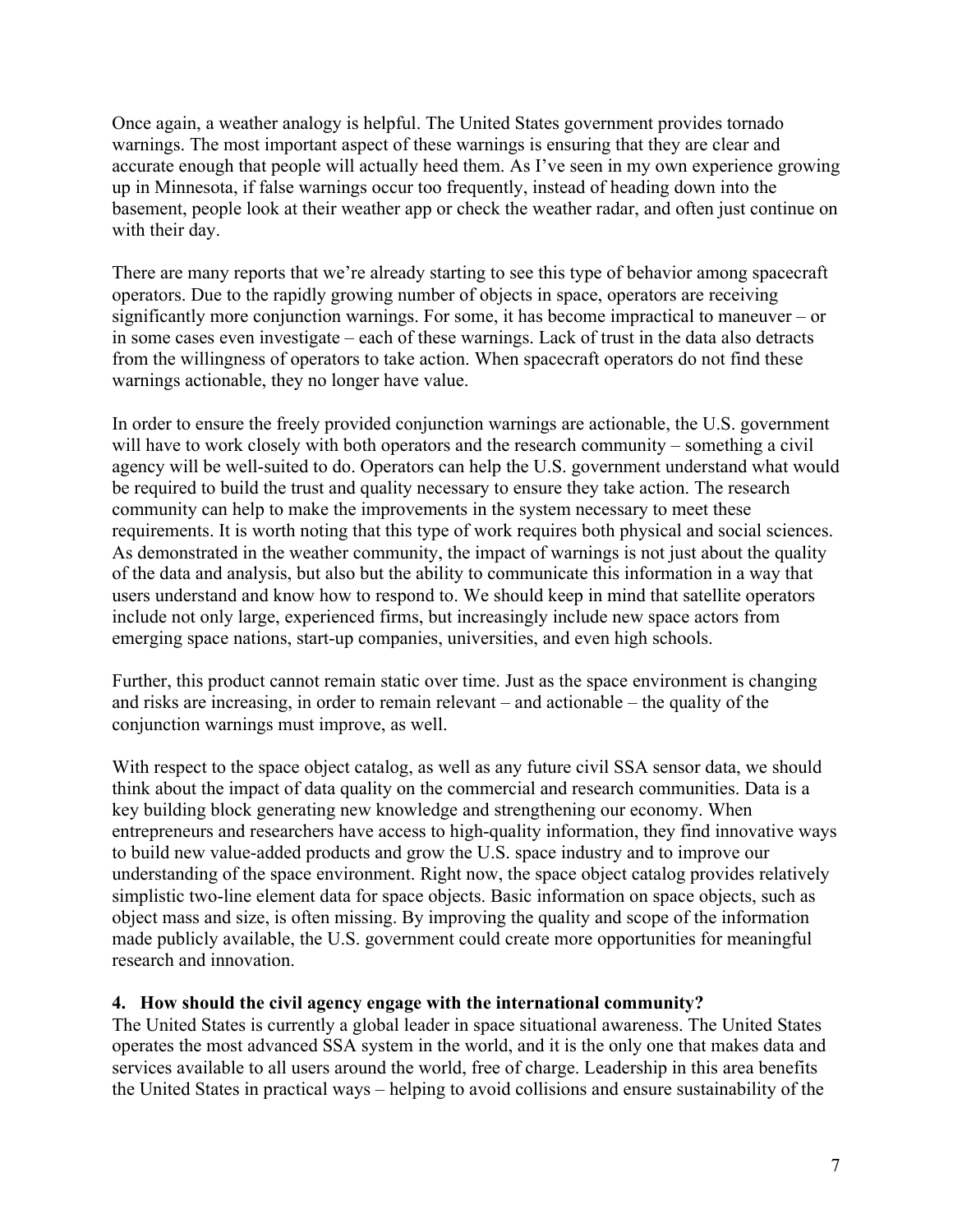space environment – and it provides opportunities for the United States to demonstrate its commitment to peaceful engagement with nations around the world. The U.S. can and should continue to lead in this area.

Just as a civil agency will be able to open new avenues for cooperation with the commercial sector, a civil agency will be well-suited to engage international partners as well. The DoD has already begun this process through its Space Situational Awareness Data Sharing Agreements, but the civil agency can expand these partnerships both in terms of the nations involved and the opportunities for engagement and data exchange with each partner.

International activity in space situational awareness has been expanding significantly, and the United States can benefit from access to the data and analyses conducted by other nations. Close engagement can improve the quality of the U.S. SSA system. It can also help the United States to build agreement among nations and harmonize differences among systems.<sup>11</sup>

While the United States accounts for a large portion of activity in space, activities in this environment are inherently international – many countries share this environment and must work together to ensure it remains safe and sustainable. The United States benefits from having a system that is perceived by the global community to be accurate and reliable. Helping to harmonize the U.S. understanding of activity in space with that of other nations will be increasingly important.<sup>12</sup>

There are multiple different national and regional SSA systems, each using different data, relying on different algorithms, and generating different results. In some ways these differences can provide value – taking multiple approaches to solving the same problem helps improve certainty that the solution is accurate. By contrast  $-$  if we are generating significantly different findings  $$ different understandings of where things are in space and where they're going – this is a problem. In this case, nations will have different understandings of when a collision is likely, based on which data provider they use. Nations may differ in their assessment of on-orbit interactions, potentially causing international incidents.

For example, in December 2021 China submitted a note verbale to the United Nations in which officials complained that a SpaceX Starlink satellite had come dangerously close to China's human-tended space station. The United States responded that based on data from the U.S. SSA system, the U.S. did not believe that a close approach had occurred. This may have been a politically-motivated incident, but it is also possible that this issue arose due to differences in data and analysis that led to different understandings of the relative locations of the space assets involved. There may also have been a difference in the thresholds for determining "high risk." Without better engagement between nations, it is difficult to understand the source of these types of challenges. With the additional transparency made possibly through a civil SSA agency, the United States could further elaborate on its understanding of the space environment. Continued transparency, as well as engagement with other nations will also allow the U.S. to set a standard

<sup>&</sup>lt;sup>11</sup> Borowitz, Mariel. "Examining the Growth of the Global Space Situational Awareness Sector: A Network Analysis Approach." *Space Policy* 59 (2022): 101444.

<sup>12</sup> Borowitz, Mariel. "Legal Considerations and Future Options for Space Situational Awareness." *Georgia Journal of Internationall & Comparative. Law* 48 (2019): 695.